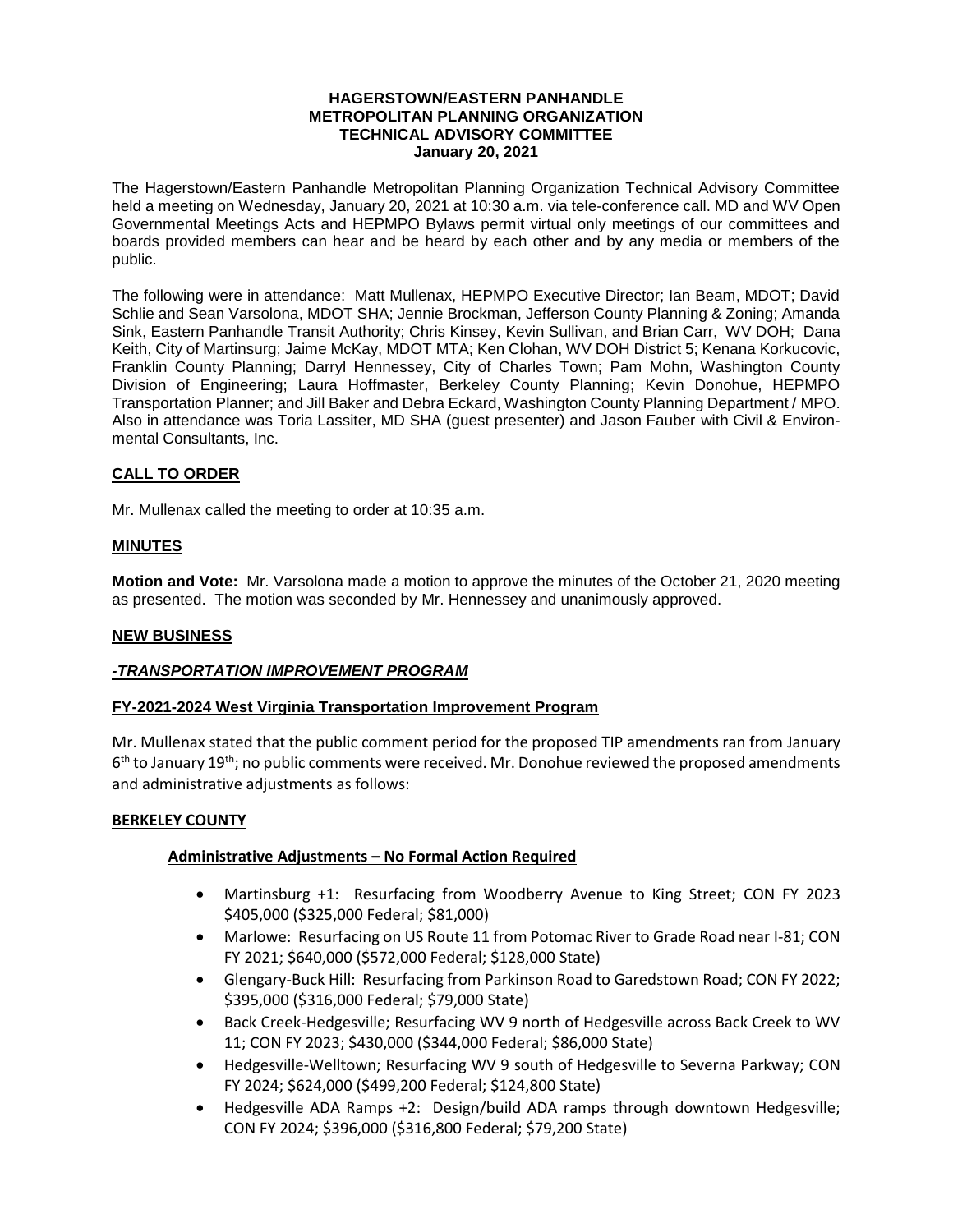# **Adjustments – No Formal Action Required**

- VA State Line-Mtn Mission: Resurfacing of Charles Town Road from VA State line to Mtn. Mission; CON FY 2024; \$525,000 (\$420,000 Federal; \$105,000 State)
- Shepherdstown +2: Resurfacing on German, Princess and part of Washington Streets; CON FY 2023; \$485,000 (\$388,000 Federal; \$97,000 State)
- Halltown-Harpers Ferry: Resurfacing along 340; CON FY 2024; \$1.1 million (\$880,000 Federal; \$220,000 State)
- US 340 left turn lane; Extend existing left turn lanes from old county Country Club Road to Blair Road; CON FY 2021; \$1.3 million (\$1,040,000 Federal; \$260,000 State)
- Boliver-Harpers Ferry +2; Design/build ADA ramps; CON FY 2022; \$1.314 million (\$1,051,200 Federal; \$262,800 State)
- Shepherdstown ADA Ramps +2; Design/build ADA ramps; CON FY 2021; \$414,000 (\$331,200 Federal; \$82,800 State)

## **FY-2021-2024 Maryland Transportation Improvement Program**

Mr. Donohue reviewed the proposed amendments and administrative adjustments as follows:

 Areawide Safety & Spot Improvements: Program to provide localized improvements to address safety and/or operational issues on SHA highways; ENG - FY2021, FY2022, FY2023, FY2024 - \$300,000 (\$240,000 Federal; \$60,000State); ROW - FY2021, FY2022, FY2023, FY2024 - \$100,000 (\$80,000 Federal; \$20,000 State); CON - FY2021, FY2022, FY2023, FY2024 - \$7,500,000 (\$6,000,000 Federal; \$1,500,000 State); Add to CON FY2021 for new total of \$10,084,000 (\$8,070,000 Federal; \$2,014,000 State)

## **MARYLAND TRANSIT AUTHORITY**

## **Adjustments – No Formal Action Required**

- Medium Duty Bus Replacement: Replacement of 4 medium duty buses; Transit FY2021 \$401,340 (\$321,072 Federal; \$40,134 State; \$40,134 Local); Transit - FY2022 \$401,340 (\$321,072 Federal; \$40,134 State; \$40,134 Local); Transit - FY2023 \$401,340 (\$321,072 Federal; \$40,134 State; \$40,134 Local); Transit – FY2024 \$401,340 (\$321,072 Federal; \$40,134 State; \$40,134 Local)
- Capital Assistance Preventative Maintenance: Capital Assistance for Washington County to provide public transit service in the area; Transit - FY2021 \$350,000 (\$280,000 Federal; \$35,000 State; \$35,000 Local);Transit - FY2022 \$350,000 (\$280,000 Federal; \$35,000 State; \$35,000 Local);Transit - FY2023 \$350,000 (\$280,000 Federal; \$35,000 State; \$35,000 Local); Transit – FY2024 \$350,000 (\$280,000 Federal; \$35,000 State; \$35,000 Local); **Adjust** FY2021 to \$375,000 (\$300,000 Federal; \$75,000 Local), FY2022 to \$355,000 (\$280,000 Federal; \$75,000 Local); FY2023 to \$355,000 (\$280,000 Federal; \$75,000 Local); FY2024 to \$355,000 (\$280,000 Federal; \$75,000 Local)
- Capital Assistance Small Paratransit Bus 504 (WT2021-02.7): Capital Assistance for Washington County to continue to operate public transit service in the area; Transit -FY2021 \$75,000 (\$60,000 Federal; \$7,500 State; \$7,500 Local); Transit - FY2022 \$75,000 (\$60,000 Federal; \$7,500 State; \$7,500 Local),Transit - FY2023 \$75,000 (\$60,000 Federal; \$7,500 State; \$7,500 Local); Transit - FY2024 \$75,000 (\$60,000 Federal; \$7,500 State; \$7,500 Local); **Adjust** FY2021 to \$87,540 (\$70,032 Federal; \$17,508 Local)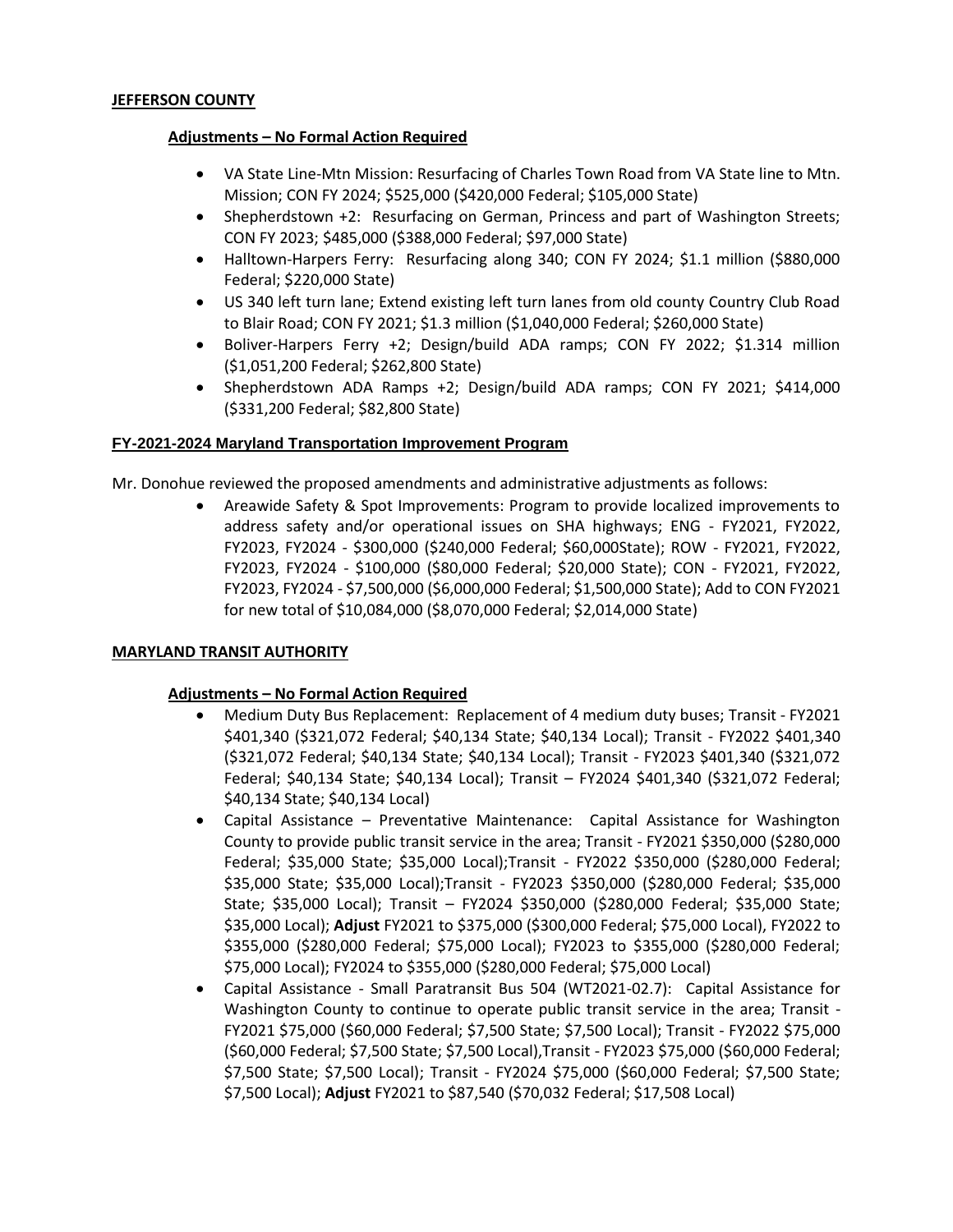# **New Projects – No Formal Action Required**

- Minivan Replacement: Transit FY2021 \$49,240 (\$39,392 Federal; \$9,848 Local)
- Heavy Duty Bus Replacement: Transit FY2021 \$392,155 (\$313,724 Federal; \$78,341 Local)

# **Washington County Transit Asset Management Performance Measures**

Mr. Mullenax reported that Maryland has finalized its FY 2020 targets for transit asset management. Staff has reviewed these targets and will be incorporating them into the TIP as presented. The new TAM targets for EPTA as well as MTA's targets for the MARC line and commuter bus 505 were previously incorporated into the TIP.

# **Maryland Highway Safety Performance Measures**

Mr. Mullenax announced that Maryland has finalized its highway safety performance measure targets for FY 2021 and introduced Ms. Toria Lassiter of the Maryland Department of Transportation, State Highway Administration, Office of Preliminary Planning & Engineering, Innovative Planning & Performance Division.

Ms. Lassiter stated that the Moving Ahead for Progress Act (Map 21) includes several provisions focused on the achievement of performance outcomes for providing the most efficient investment of Federal transportation funds focusing on national transportation goals, including accountability and transparency and improved decision making through performance based planning. There are seven goal areas in three categories of performance measures as follows:

- 1. Safety to achieve significant reduction in serious injuries and fatalities on all public roads;
- 2. Infrastructure conditions to maintain the highway asset system in a state of good repair;
- 3. Congestion reduction to achieve a significant reduction in congestion on the national highway system;
- 4. System reliability to improve the efficiency of the surface transit system;
- 5. Freight reliability to improve the national freight network and strengthen the ability of rural communities to access national and international markets to support economic development;
- 6. Environmental sustainability to enhance the performance of the transportation system while protecting and enhancing the natural environment; and
- 7. Reduce project delays to reduce project costs, promote jobs and the economy and expedite the delivery of goods.

Ms. Lassiter gave a brief explanation of the methodology used by MDOT to determine their safety targets. She noted that MDOT submits their Highway Safety Improvements Program annually to FHWA on August 31<sup>st</sup>. MDOT has set an interim target to reduce the overall fatalities and serious injuries by 50% by 2030. There are five safety measures as follows: the number of fatalities, the number of serious injuries, the fatality rate, serious injury rate and the number of non-motorized fatalities and serious injuries. Maryland did not meet 2019 fatality targets, seeing a 3.5% increase in the number of fatalities and a 0.02% increase in the fatality rate between 2018 and 2019. Maryland did exceed the 2019 serious injury targets both for the total number of fatalities and serious injury rate. Statewide, the non-motorized fatalities and serious injury rates were not met but there was a 7.8% reduction between 2018 and 2019. Between 2017 and 2018, the Hagerstown/Eastern Panhandle area maintained the same number of fatalities both years and the rate of serious injuries declined slightly.

Ms. Lassiter briefly discussed the MPO's roles and responsibilities in setting targets for each of the performance measures in their states. She also discussed reporting of baselines and progress reports. Components contained in the mid-performance progress report were explained in detail.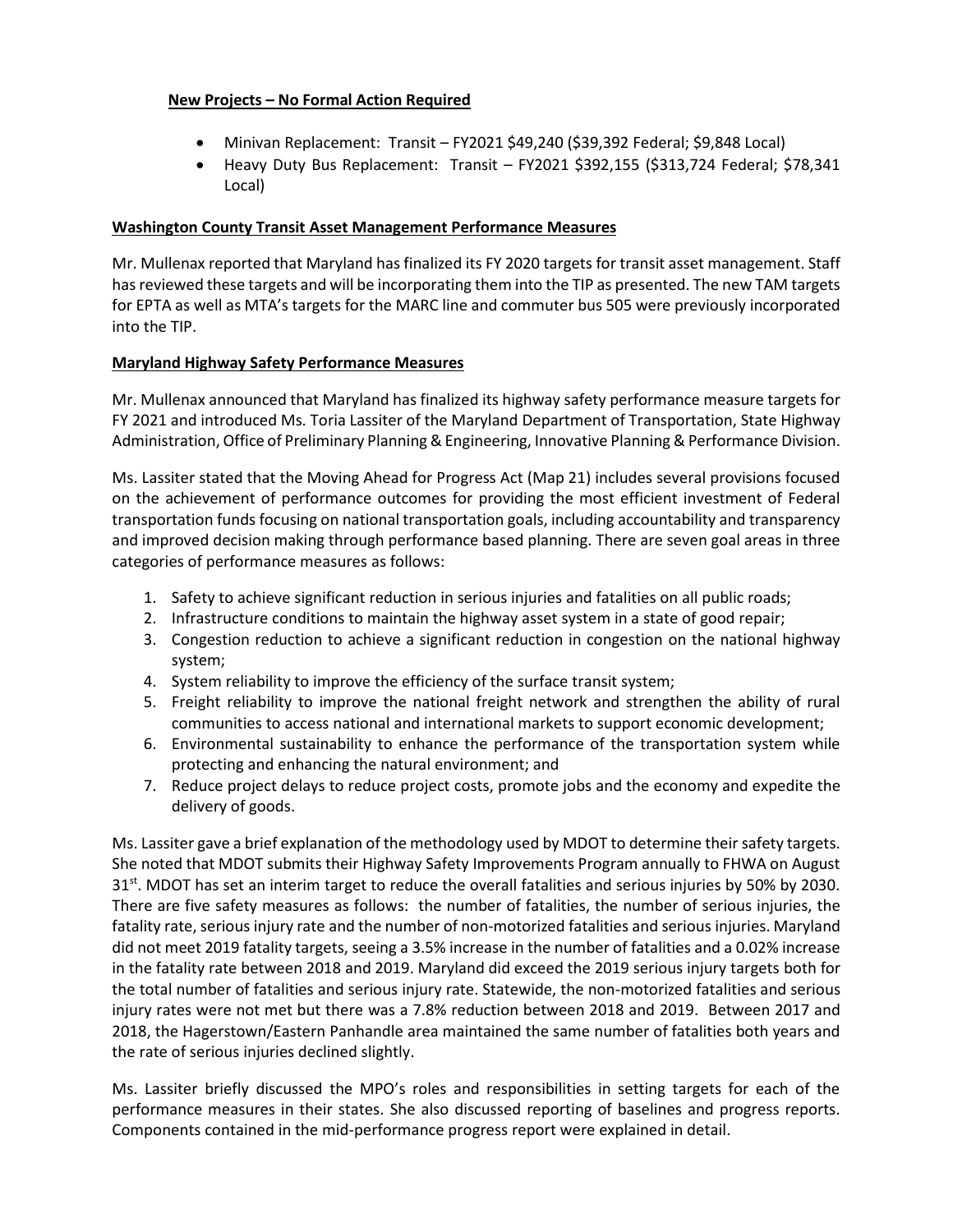Mr. Mullenax noted that staff has reviewed and recommends adopting Maryland's highway safety targets. He explained that during the latest safety performance target year, using the SHSP 2030 TZD methodology and reduction goals, Maryland did not meet the HEPMPO regional targets for the following: 1) fatalities; 2) fatality rate; and 3) non-motorized serious injuries and fatalities. Staff continues to urge MDOT to consider using HSIP funding and implementing projects at the priority corridors and intersections identified in the 2019 Regional Traffic Safety Study as well as recommendations in the I-81/I-70 TSMO Plan.

**Motion and Vote:** Mr. Varsolona made a motion to recommend approval of the Maryland Highway Safety Performance Measures to the Interstate Council. The motion was seconded by Mr. Kinsey and unanimously approved.

## **West Virginia and Maryland Bridge and Pavement Performance Measures**

Mr. Mullenax stated that both West Virginia and Maryland have finalized adjustments to their respective Bridge and Pavement Performance Measures. Staff has reviewed these changes and recommends adoption.

**Motion and Vote:** Ms. Brockman made a motion to recommend adoption of the West Virginia Bridge and Pavement Performance Measures to the Interstate Council. The motion was seconded by Mr. Hennessey and unanimously approved.

**Motion and Vote:** Mr. Beam made a motion to recommend adoption of the Maryland Bridge and Pavement Performance Measures to the Interstate Council. The motion was seconded by Mr. Varsolona and unanimously approved.

### **West Virginia and Maryland System and Freight Performance Measures**

Mr. Mullenax stated that both West Virginia and Maryland have finalized adjustments to their respective System and Freight Performance Measures. Staff has reviewed these changes and recommends adoption.

**Motion and Vote:** Mr. Kinsey made a motion to recommend adoption of the West Virginia System and Freight Performance Measures to the Interstate Council. The motion was seconded by Ms. Sink and unanimously approved.

**Motion and Vote:** Mr. Varsolona made a motion to recommend adoption of the Maryland System and Freight Performance Measures to the Interstate Council. The motion was seconded by Mr. Kinsey and unanimously approved.

## *-LONG RANGE TRANSPORTATION PLAN*

#### **Long Range Transportation Plan Update**

Mr. Mullenax announced that we will be updating our current Long Range Transportation Plan by July 1, 2022. The new plan, called Direction 2050, should be ready for review and consideration in May 2022. Staff and our consultants are continuing to pull data and update information for this effort. A project kickoff meeting has been scheduled with the Technical Advisory Committee on January 27<sup>th</sup>.

#### **Martinsburg Pike Corridor Vision Plan**

Mr. Mullenax noted this is a corridor study on Martinsburg Pike (WV 45) between University Drive and Alt. 45 west of Shepherdstown. Staff and our consultant have acquired and are developing supporting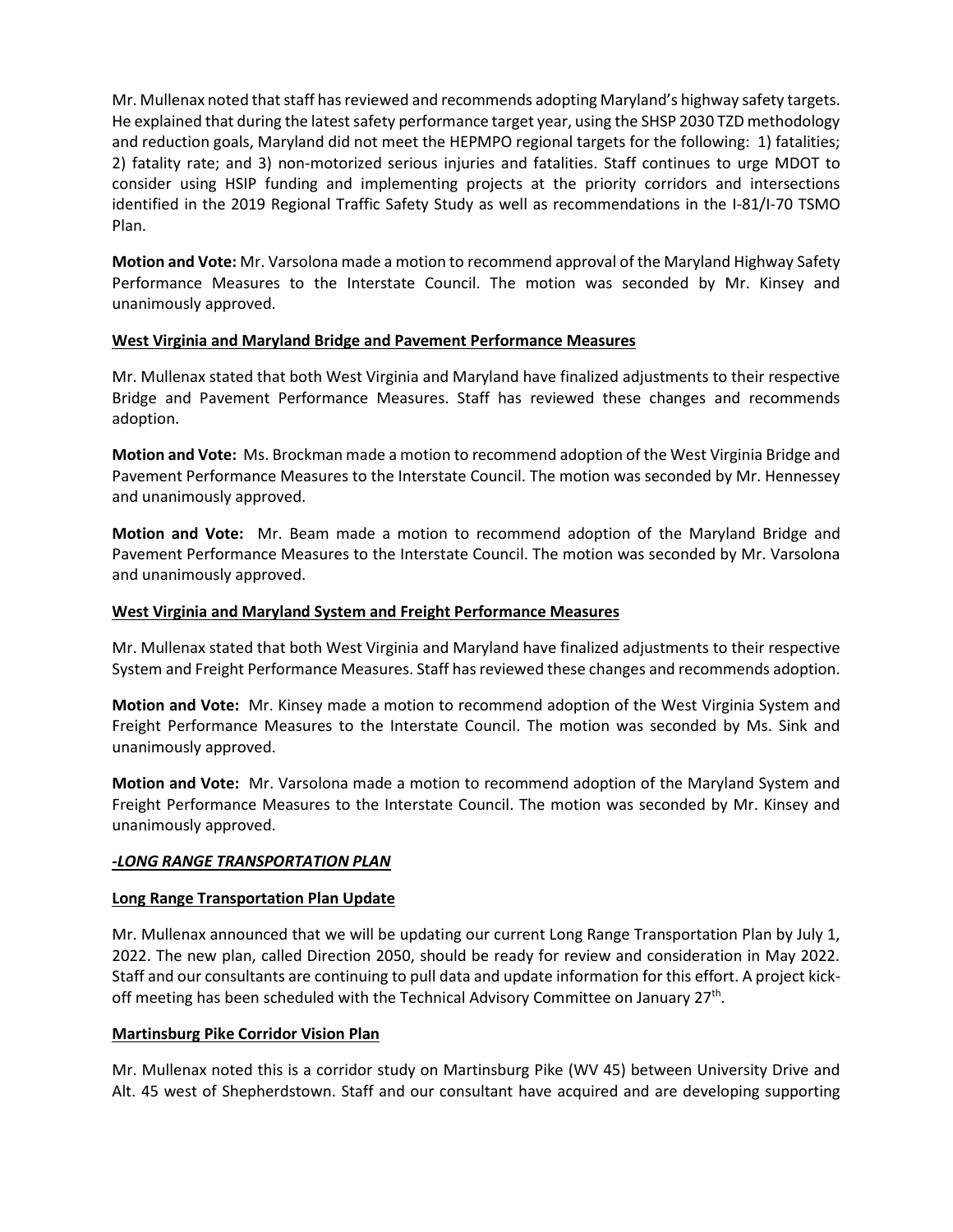project data, information, and corridor photos. A project advisory committee has been established and a kick-off meeting will be held with them in February, as well as a field review meeting in late March.

# **WV 51 West Washington Street Feasibility Study**

Mr. Mullenax reported that the MPO is partnering with the WV DOT and the City of Charles Town on a feasibility study examining traffic safety and pedestrian mobility improvements along the West Washington Street corridor. The goal is to have this study completed in four months. There will be at least one public meeting in late April or early May. A field review and stakeholder meeting will be conducted next month.

## **WV 9 Planning and Environmental Linkage Study**

Mr. Mullenax announced that the WV DOT is conducting a study on the upgrade of WV 9 between Martinsburg and Berkeley Springs. The HEPMPO is collaborating with WV DOT on this project through local coordination. The first of two public workshops will be held in late winter/early spring. Staff will distribute and post meeting information when it becomes available.

### *-ORGANIZATIONAL ADMINISTRATION*

### **Financial Status Update**

Ms. Baker was not available; however, Mr. Mullenax noted there were no expenditures for consulting services during the second quarter. He also explained that it is sometimes difficult to turn-around a reimbursement report when a meeting follows closely to the end of the quarter. Mr. Mullenax stated that many of our projects will begin during the third quarter so expenditures for consulting services will definitely increase.

#### **Director's Report**

Mr. Mullenax gave a brief update on the following:

- A link was forwarded by Mr. Kinsey to HEPMPO members to participate in the on-line survey for the WV DOT's Statewide Long Range Transportation Plan update. Please take the time to participate in this survey.
- US Bike Route 11 in Berkeley County was approved by AASHTO and the FHWA approved the use of the green bike route signs.
- A public meeting will be held in the late winter/early spring for the US 340 Rock Slide Study to discuss selected counter measures to prevent rock slides and public comments that have been received.
- Staff is currently developing the FY 2022 Unified Planning Work Program and will have a draft ready for the March meeting.
- Staff assisted in developing two TAP grants that were awarded for the Shepherdstown Path and the Martinsburg Roundhouse projects last October.
- Staff assisted in the development and award of the Chesapeake Bay Implementation Grant on the Fifth Avenue Streetscape project in the City of Ranson.

Mr. Donohue announced that EPTA sent an e-mail on Tuesday to the municipalities to begin coordination of the placement of Wayfinding signs. He has also been working on google maps to plan transit routes for